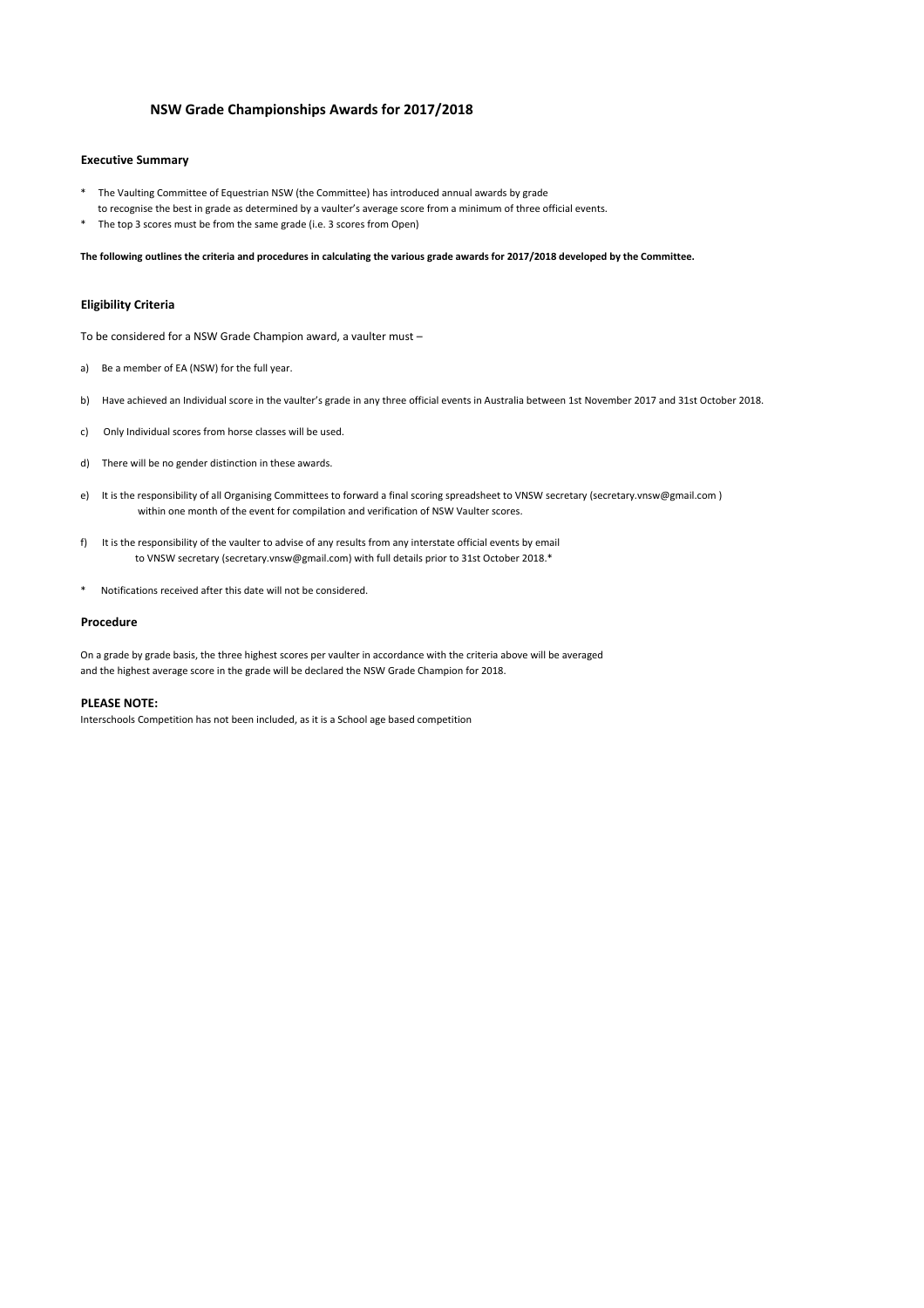| <b>Leader Board 2018</b>                            | <b>OPEN</b>                                  | Winner -                                                                                 | <b>Steph Dore</b>    |                                                  |                            |                         |                                                        |                                              |                          |       |
|-----------------------------------------------------|----------------------------------------------|------------------------------------------------------------------------------------------|----------------------|--------------------------------------------------|----------------------------|-------------------------|--------------------------------------------------------|----------------------------------------------|--------------------------|-------|
| OPEN Leader Board - 2018                            |                                              | highest<br>licable)<br>Eligible<br>ildde<br>$\overline{\mathcal{C}}$<br>AVERAGE<br>where | CHRISTMAS<br>(12/17) | EASTER<br>(03/18)<br><b>SHOW</b><br><b>ROYAL</b> | ATE<br>NSW STAT<br>(06/18) | (07/18)<br>STATE<br>QLD | (08/18)<br><b>STATE</b><br>$\mathcal{S}^{\mathcal{S}}$ | (10/18)<br>S.<br><b>INNOI</b><br>T<br>N<br>N | (10/18)<br><b>SYDNEY</b> |       |
|                                                     |                                              |                                                                                          | Dec-17               | Mar-18                                           | Jun-18                     | Jul-18                  | Oct-18                                                 | Oct-18                                       | Oct-18                   | Count |
|                                                     |                                              |                                                                                          |                      |                                                  |                            |                         |                                                        |                                              |                          |       |
| Vaulter                                             | Club                                         |                                                                                          | Score                | Score                                            | Score                      | Score                   | Score                                                  | Score                                        | Score                    |       |
| <b>Steph Dore</b><br>Sarah Grayson<br>Ruth Skrzypek | <b>Wellington Park</b><br>SVG<br><b>NEqC</b> | 6.518                                                                                    | 6.267                | 6.254                                            | 6.987<br>6.496             |                         |                                                        | 6.301<br>6.403                               |                          | 3     |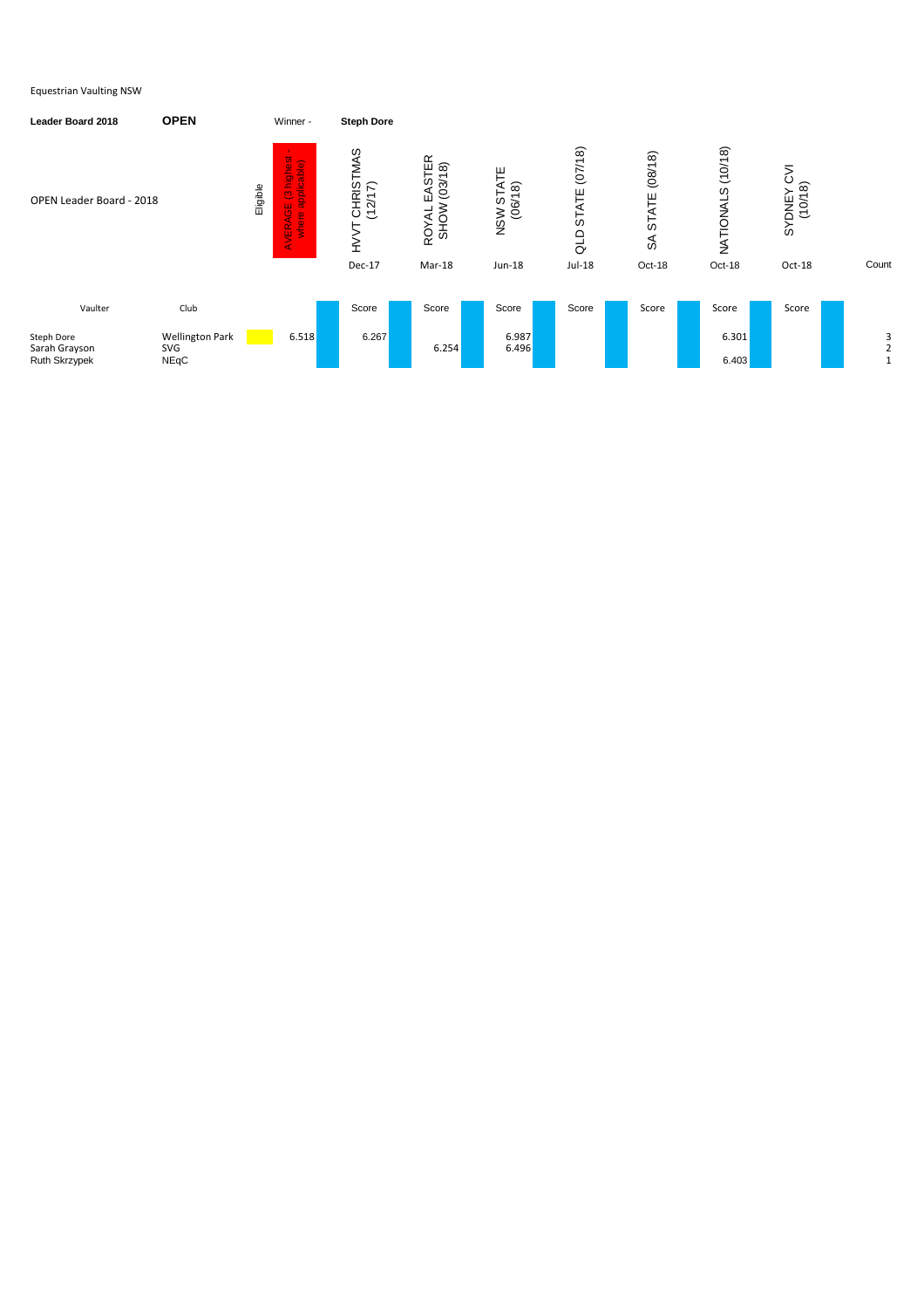| Leader Board 2018 -                                                                                                                                                                      | <b>ADVANCED</b>                                                                                                                                      | Winner -                                                                           | <b>Isabella Napthali</b>                                                                 |                                                            |                                                    |                                            |                                              |                                  |                                               |       |
|------------------------------------------------------------------------------------------------------------------------------------------------------------------------------------------|------------------------------------------------------------------------------------------------------------------------------------------------------|------------------------------------------------------------------------------------|------------------------------------------------------------------------------------------|------------------------------------------------------------|----------------------------------------------------|--------------------------------------------|----------------------------------------------|----------------------------------|-----------------------------------------------|-------|
| ADV Leader Board - 2018                                                                                                                                                                  |                                                                                                                                                      | highest<br>applicable)<br>Eligible<br>$\overline{\mathcal{O}}$<br>AVERAGE<br>where | CHRISTMAS<br>(12/17)<br>$\stackrel{\textstyle{>}}{\textstyle{\textstyle\tau}}$<br>Dec-17 | EASTER<br>(03/18)<br><b>SHOW</b><br><b>ROYAL</b><br>Mar-18 | <b>SW STATE</b><br>(06/18)<br>NSW<br>Jun-18        | (07/18)<br><b>STATE</b><br>aLD<br>$Jul-18$ | (08/18)<br>STATE<br>$\mathfrak{F}$<br>Oct-18 | NATIONALS (10/18)<br>Oct-18      | ⋝<br>نَ<br>(10/18)<br><b>SYDNEY</b><br>Oct-18 |       |
| Vaulter                                                                                                                                                                                  | Club                                                                                                                                                 |                                                                                    | Score                                                                                    | Score                                                      | Score                                              | Score                                      | Score                                        | Score                            | Score                                         | Count |
| Isabella Napthali<br>Ginger Kennett<br><b>Bronagh Miskelly</b><br><b>Eloise Tate</b><br>Sabine Osmotherly<br>Nicole Collett<br>Sarah Grayson<br><b>Emily Jones</b><br>Eliza Wark-Chapman | <b>SHVT</b><br><b>Wellington Park</b><br>SVG<br><b>Hunter Valley</b><br><b>Hunter Valley</b><br>Equiste<br>SVG<br>Independent<br><b>Central West</b> | 6.820<br>6.794<br>5.706                                                            | 6.797<br>6.878<br>5.916<br>6.310<br>6.058<br>5.948                                       | 7.270<br>5.714                                             | 6.857<br>6.846<br>6.469<br>6.406<br>6.343<br>5.766 |                                            |                                              | 6.394<br>6.657<br>6.198<br>5.488 |                                               |       |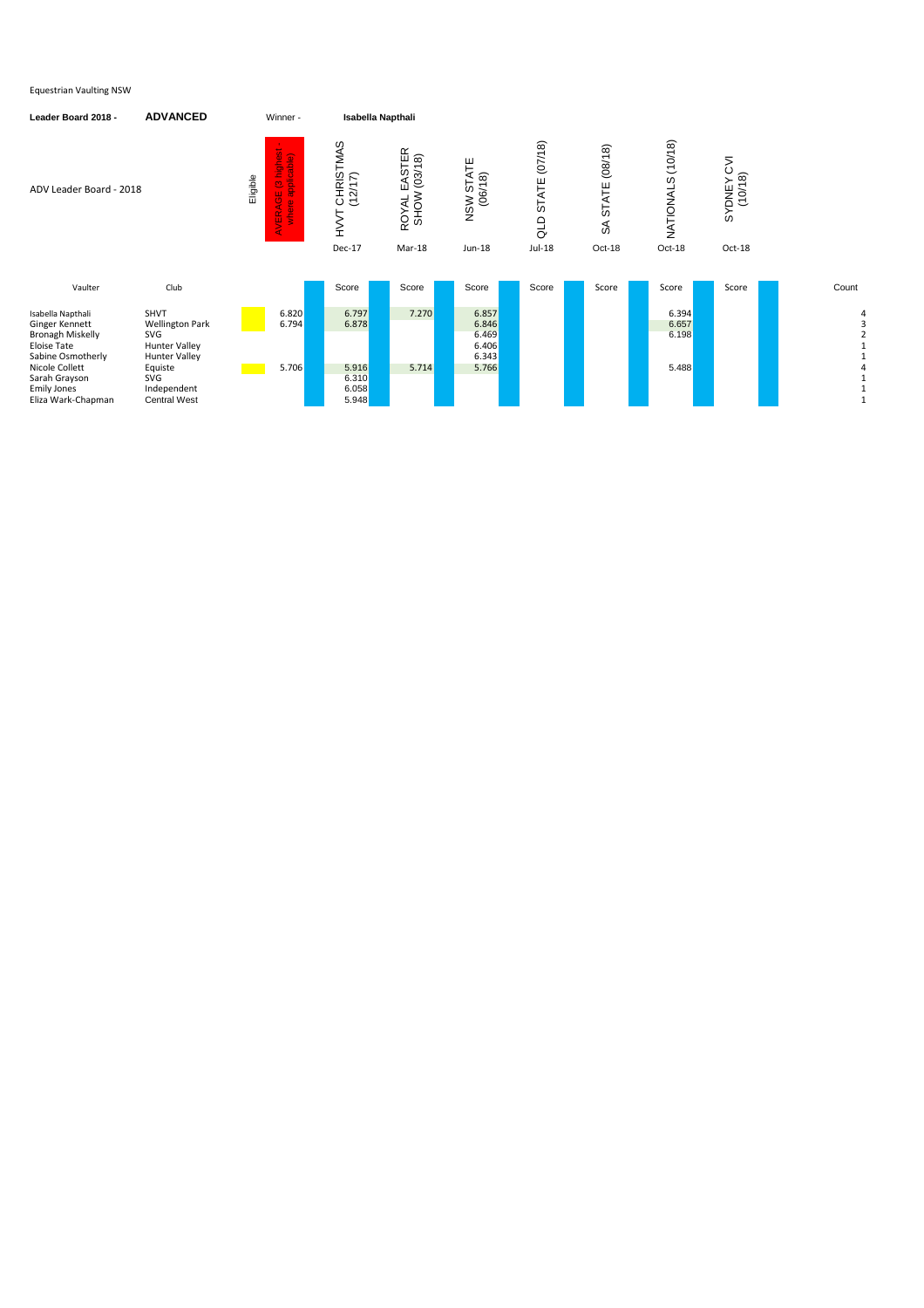| Leader Board 2018 -                                                                | <b>INTERMEDIATE</b>                                              | Winner -                                            | <b>Fleur Sykes</b>           |                                        |                                   |                             |                               |                   |                       |                                     |
|------------------------------------------------------------------------------------|------------------------------------------------------------------|-----------------------------------------------------|------------------------------|----------------------------------------|-----------------------------------|-----------------------------|-------------------------------|-------------------|-----------------------|-------------------------------------|
| <b>INTER Leader Board -</b><br>2017                                                |                                                                  | AVERAGE (3 highest<br>where applicable)<br>Eligible | CHRISTMAS<br>(12/17)<br>HVVT | EASTER<br>SHOW (03/18)<br><b>ROYAL</b> | <b>SW STATE</b><br>(06/18)<br>NSW | <b>STATE (07/18)</b><br>QLD | <b>STATE (08/18)</b><br>$\Im$ | NATIONALS (10/18) | SYDNEY CVI<br>(10/18) |                                     |
|                                                                                    |                                                                  |                                                     | Dec-17                       | Mar-18                                 | Jun-18                            | $Jul-18$                    | Oct-18                        | Oct-18            | Oct-18                |                                     |
|                                                                                    |                                                                  |                                                     |                              |                                        |                                   |                             |                               |                   |                       |                                     |
| Vaulter                                                                            | Club                                                             |                                                     | Score                        | Score                                  | Score                             | Score                       | Score                         | Score             | Score                 | Count                               |
| Fleur Sykes<br>Erin Ryan<br><b>Phillip Ritter</b>                                  | Bathurst & District<br>SVG<br><b>SEVT</b>                        | 6.415<br>6.241                                      | 6.133<br>6.053               | 6.293                                  | 6.378<br>6.376<br>6.339           |                             |                               | 6.339             | 6.528<br>6.293        |                                     |
| Rebecca Higgins<br>Elyssa O'Hanlon<br><b>Caitlin Fraser</b><br><b>Martine Fogg</b> | SVG<br>Equiste<br>SVG<br><b>Hunter Valley</b>                    | 6.291<br>5.970                                      | 5.976<br>6.260<br>5.958      | 6.397                                  | 6.338<br>6.215<br>6.176<br>6.151  |                             |                               | 6.195             | 5.776                 |                                     |
| Mei Davey<br><b>Tegan Davis</b><br>Poppy Loveland                                  | <b>NEQC</b><br>Equiste<br><b>Hunter Valley</b>                   | 6.077                                               | 6.246<br>5.966               | 5.891                                  | 6.147<br>6.095<br>5.797           |                             |                               | 5.532<br>5.937    |                       | $\overline{2}$                      |
| Luka Linden<br><b>Madison Foster</b><br>Ceridwen Fenemore<br>Lydia George          | <b>NEQC</b><br><b>REV</b><br><b>NEQC</b><br><b>Hunter Valley</b> | 5.628                                               | 6.000                        |                                        | 5.795<br>5.653<br>5.446<br>4.972  |                             |                               | 5.623<br>4.921    | 5.608                 | $\mathbf{1}$<br>3<br>$\overline{2}$ |
| <b>Bronagh Miskelly</b><br>Jamie Haste                                             | SVG<br>Independent                                               | 5.787                                               | 5.563<br>5.545               | 6.328                                  |                                   |                             |                               | 6.136             | 5.679                 | $\overline{2}$<br>3                 |
| <b>Bronte Fletcher</b><br><b>Claire Stevens</b>                                    | <b>HVVT</b><br><b>SHVT</b>                                       |                                                     | 5.377                        |                                        |                                   |                             |                               |                   | 5.799                 |                                     |
| Rachel Mackey                                                                      | Independent                                                      |                                                     |                              |                                        |                                   |                             |                               | 5.258             | 5.519                 |                                     |
| <b>Megan Cousins</b><br>Naomi Yamaguchi                                            | SVG<br><b>NEQC</b>                                               |                                                     |                              |                                        |                                   |                             |                               | 5.185<br>5.437    |                       | $\mathbf{1}$                        |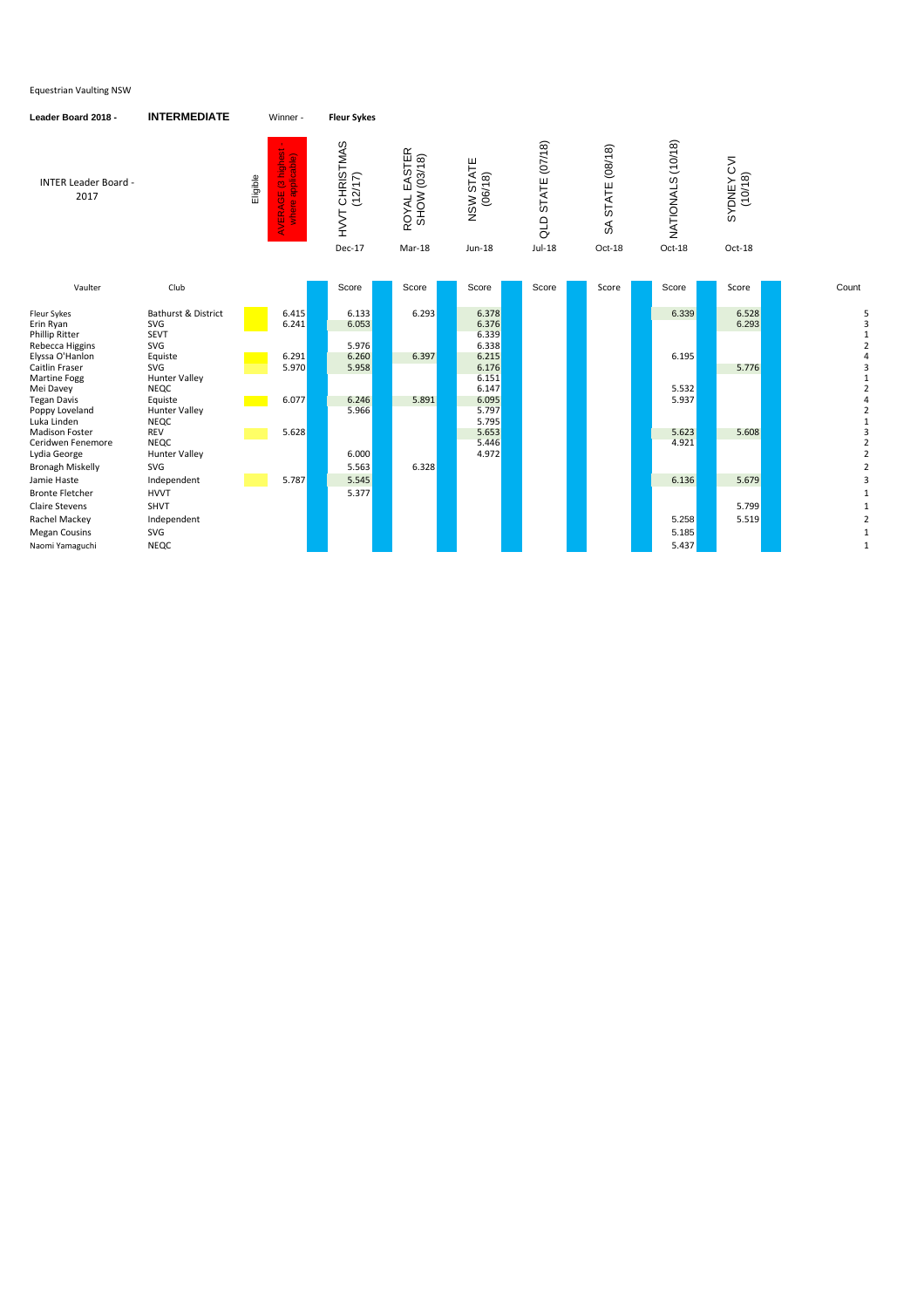| Leader Board 2018 -                                                                                                                                       | <b>NOVICE</b>                                                                                                        |          | Winner -                                           | <b>Ivy Sykes</b>                               |                                                            |                                                    |                                            |                                              |                                           |       |
|-----------------------------------------------------------------------------------------------------------------------------------------------------------|----------------------------------------------------------------------------------------------------------------------|----------|----------------------------------------------------|------------------------------------------------|------------------------------------------------------------|----------------------------------------------------|--------------------------------------------|----------------------------------------------|-------------------------------------------|-------|
| NOVICE Leader Board -<br>2018                                                                                                                             |                                                                                                                      | Eligible | iE (3 highest -<br>applicable)<br>AVERAGE<br>where | CHRISTMAS<br>(12/17)<br>⊢<br>)<br>NH<br>Dec-17 | EASTER<br>(03/18)<br><b>SHOW</b><br><b>ROYAL</b><br>Mar-18 | (06/18)<br>STATE<br>NSW<br><b>Jun-18</b>           | (07/18)<br><b>STATE</b><br>QLD<br>$Jul-18$ | (08/18)<br>STATE<br>$\mathfrak{F}$<br>Oct-18 | NATIONALS (10/18)<br>Oct-18               |       |
| Vaulter                                                                                                                                                   | Club                                                                                                                 |          |                                                    | Score                                          | Score                                                      | Score                                              | Score                                      | Score                                        | Score                                     | Count |
| Lucia Rogan<br>Trista Mitchell<br>Ivy Sykes<br><b>Breanna Trappel</b><br>Hope Beetson<br>Naomi Yamaguchi<br><b>Madison Foster</b><br><b>Matthew Ellis</b> | Equiste<br>Capriole<br>Bathurst & District<br><b>Hunter Valley</b><br>SVG<br><b>NEQC</b><br><b>REV</b><br><b>REV</b> |          | 6.109<br>6.179<br>5.986                            | 6.064<br>5.645<br>6.014<br>5.456               | 5.939<br>6.078<br>5.699<br>5.492                           | 6.410<br>6.324<br>6.323<br>6.251<br>5.965<br>5.621 |                                            |                                              | 5.693<br>5.938<br>6.135<br>5.693<br>6.254 | 2     |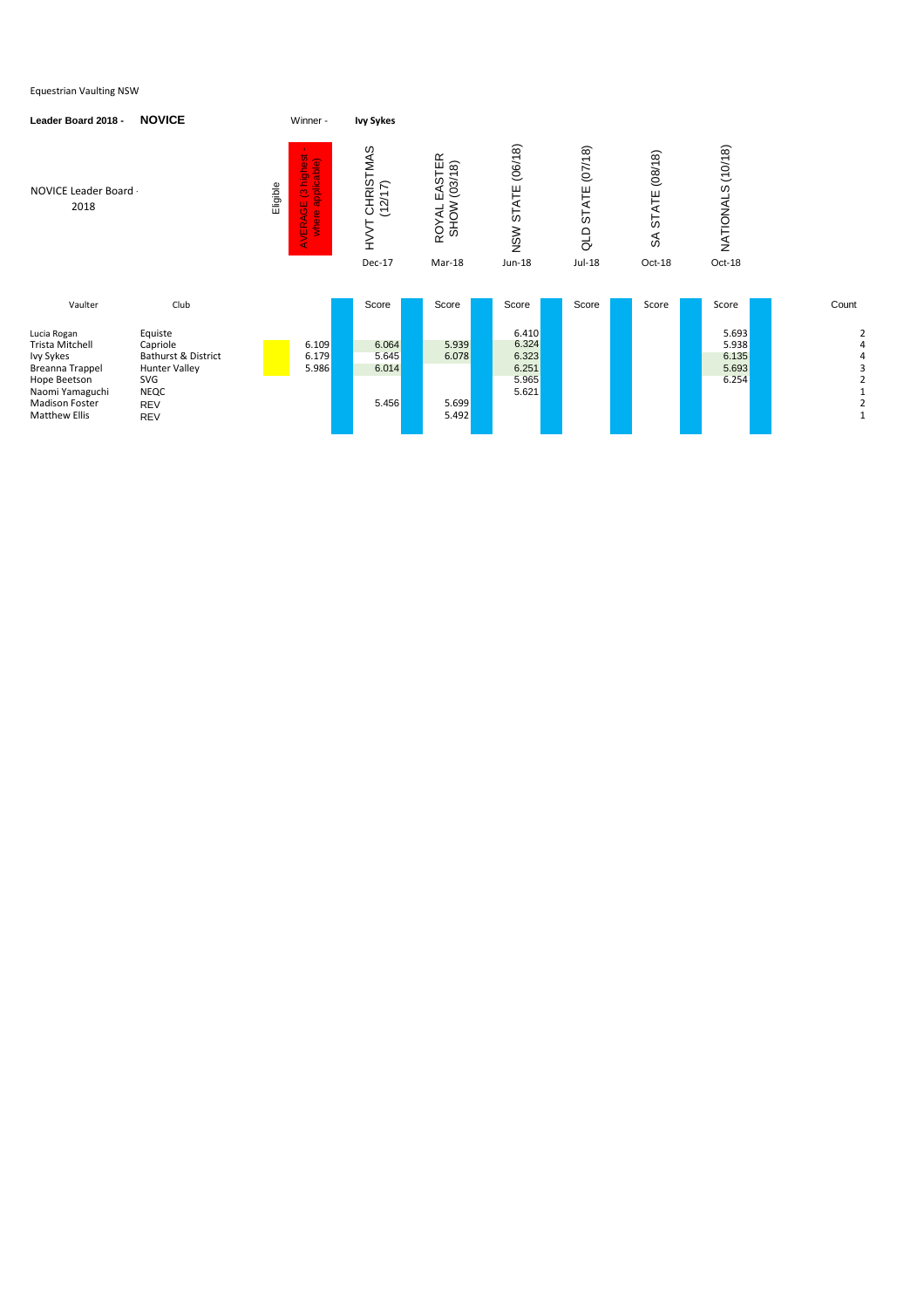| Leader Board 2017 -                                                                                                                                  | <b>PreNOVICE</b>                                                                                                                     | Winner -                                                                      | <b>Madelaine O'Hare</b>                                            |                                               |                                   |                                 |                                  |       |
|------------------------------------------------------------------------------------------------------------------------------------------------------|--------------------------------------------------------------------------------------------------------------------------------------|-------------------------------------------------------------------------------|--------------------------------------------------------------------|-----------------------------------------------|-----------------------------------|---------------------------------|----------------------------------|-------|
| PreNOVICE Leader Board<br>$-2017$                                                                                                                    |                                                                                                                                      | highest<br>applicable)<br>Eligible<br>$\ddot{\mathbf{C}}$<br>AVERAGE<br>where | CHRISTMAS<br>$\widehat{\kappa}$<br>(12/1)<br>HVVT<br><b>Dec-17</b> | <b>STATE</b><br>NSW STAT<br>(06/18)<br>Jun-18 | (07/18)<br>STATE<br>QLD<br>Jul-18 | (08/18)<br>STATE<br>న<br>Aug-18 | (10/18)<br>NATIONALS<br>Oct-18   |       |
| Vaulter                                                                                                                                              | Club                                                                                                                                 |                                                                               | Score                                                              | Score                                         | Score                             | Score                           | Score                            | Count |
| Madelaine O'Hare<br>Zoe Caddis<br>Ella Fin<br>Lauren Steinman<br>Lucia Rogan<br>Hope Beetson<br>Fenja Heydtmann<br>Ella Engelhardt<br>Anna Schindler | Equiste<br><b>Hunter Valley</b><br><b>SHVT</b><br><b>NEQC</b><br>Equiste<br><b>SVG</b><br><b>Central West</b><br>SHVT<br><b>SHVT</b> | 6.336<br>5.854                                                                | 6.175<br>6.010<br>6.487<br>5.814<br>5.848<br>4.826                 | 6.709<br>6.463<br>6.368<br>5.646              | 5.766                             |                                 | 6.123<br>6.296<br>6.149<br>5.525 | 1     |